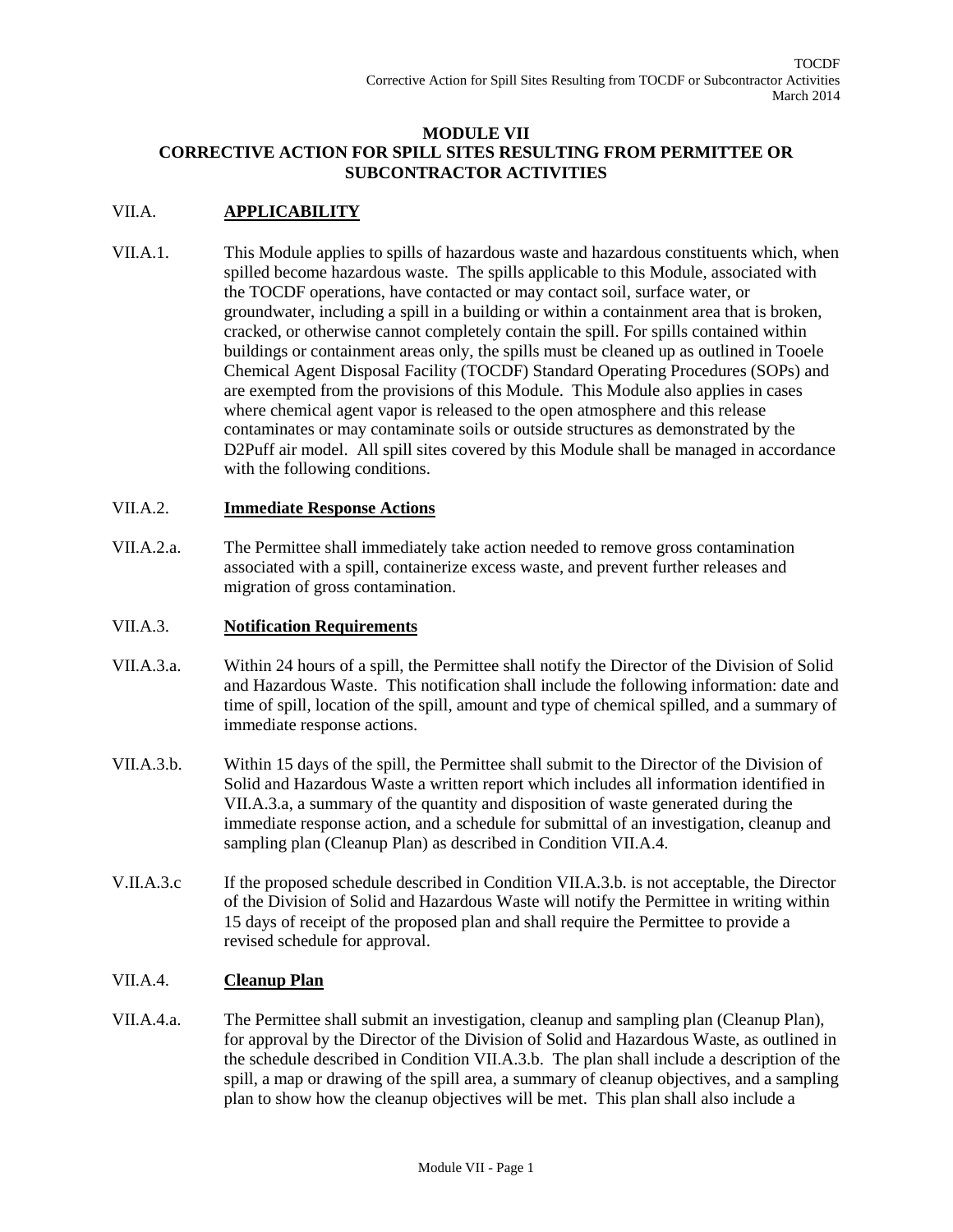schedule for the identified activities. For instances where contaminants may remain in place, cleanup shall be consistent with the requirements of R315-101.

VII.A.4.b. Upon approval of this plan by the Director of the Division of Solid and Hazardous Waste, the Permittee shall execute the actions required by the approved plan and develop a report (Cleanup Report) detailing the cleanup actions. The Cleanup Report shall be submitted within 60 days of completion of the Cleanup Plan.

### VII.A.5. **Cleanup Report**

- VII.A.5.a. The Cleanup Report shall include a map showing sample locations, a report on sampling activities, a description of the samples taken, results of testing done on the samples, and a summary of analytical data quality.
- VII.A.5.b Within the Cleanup Report, the Permittee shall propose either no further action or include a site management plan consistent with the requirements of R315-101.
- VII.A.5.c. Within 30 days of receipt of the Cleanup Report, the Director of the Division of Solid and Hazardous Waste will review the report to ensure the actions were executed in accordance with the approved plan, and will review the data for completeness and quality.
- VII.A.5.d. If the approved plan was not properly implemented or the data quality is poor or incomplete, the Director of the Division of Solid and Hazardous Waste will detail the problems in writing and require the permittee to take additional action.
- VII.A.5.e. If the data quality is found to be acceptable, the Director of the Division of Solid and Hazardous Waste will give written approval of the cleanup action.

#### VII.B. **STANDARD CONDITIONS**

- VII.B.1. All raw data and other supporting information gathered or generated during activities undertaken pursuant to the Conditions in Module VII shall be maintained at the TOCDF during the effective term of this Permit.
- VII.B.2. Each spill site addressed by this Module and resulting from the TOCDF Permittee or Subcontractor activity shall be listed in Table VII.1 of this Module. The Permittee shall place new spill sites resulting from spills, in Table VII.1. The Permittee shall update Table VII.1. with new spills, approved plans and approved reports by April 30, July 30, October 30, and January 30 of each year in accordance with modification procedures found in R315-3-4.3.
- VII.B.3. The Cleanup Plans associated with the spills identified in Table VII.1, which occurred prior to issuance of this Permit, shall be submitted to the Director of the Division of Solid and Hazardous Waste within 180 days of the issuance date of this Permit.